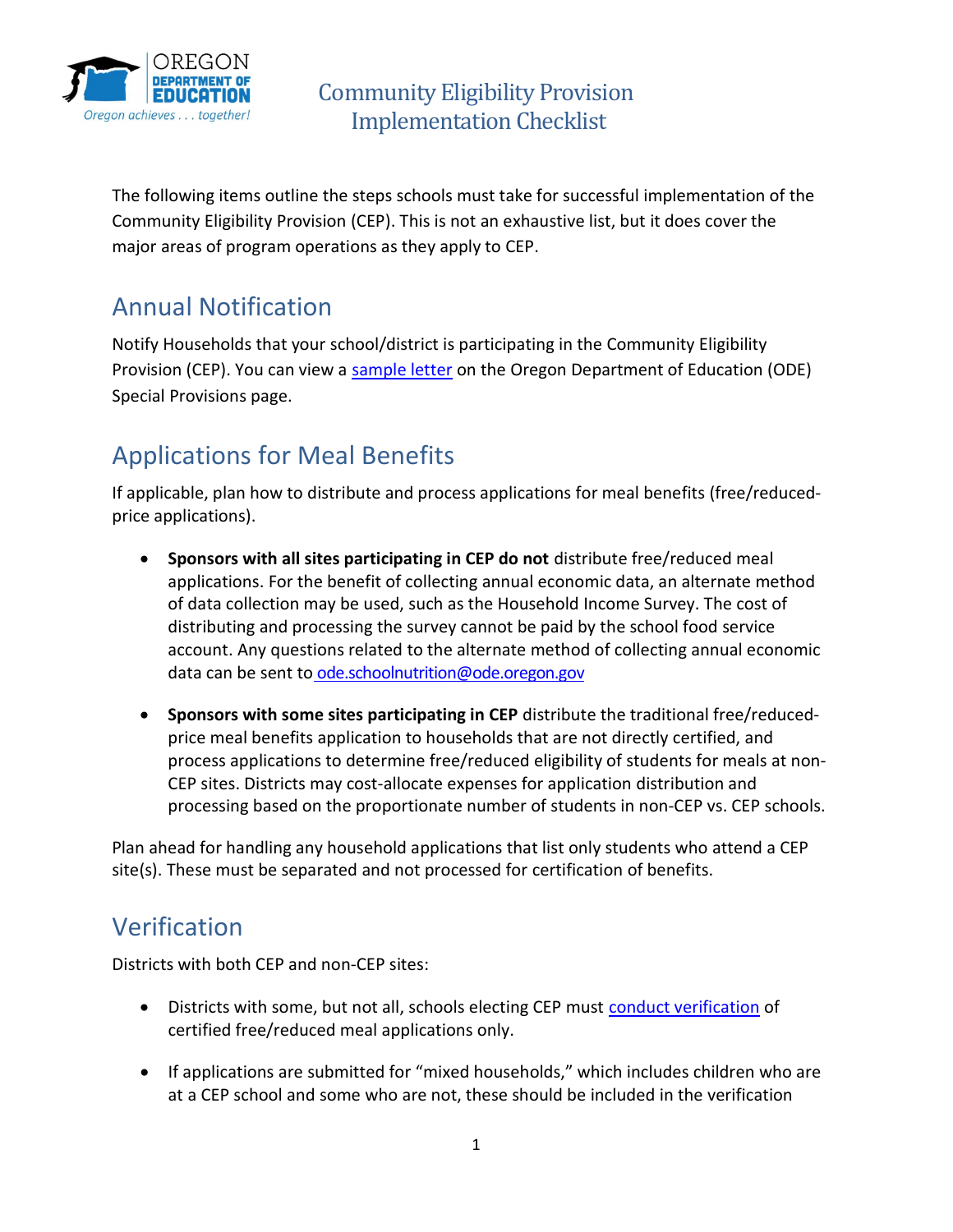

sample pool.

Verification results are reported in CNPweb using the Verification Summary Report.

Districtwide CEP:

- Verification is not required for CEP schools.
- While verification is not required, districts must complete the verification summary report, FNS-742, on an annual basis. This report is due annually by February 1.

#### Meal Pricing

- □ Offer breakfast and lunch at no charge to all students enrolled in a CEP school(s) for four successive school years.
- $\Box$  CEP schools are not factored into the calculation for the average weighted price in the Paid Lunch Equity tool.
- $\Box$  A la carte items may be offered to students for sale (USDA allows CEP sites to offer a la carte milk at no charge as long as the costs are covered by reimbursement).

### Meal Counting and Claiming

- $\Box$  Take a total daily meal count, at the point of service, of breakfasts and lunches served to students at each CEP site. Schools may use a meal count form, a clicker, or may continue to use the current point of service system.
- $\Box$  Complete an edit check prior to submitting the monthly claim for reimbursement. A manual edit check system or electronic Point of Service edit check is acceptable.
- $\Box$  Submit a claim for reimbursement monthly.

### Transfer and Visiting Students

- $\Box$  Student transfers to a new school (within the district or to a new district): If a student transfers from a CEP school to a non-Provision school, the new school must provide meals at no cost to the student for up to 30 operating days or until an eligibility determination is made, whichever comes first. Meals served under these circumstances may be claimed at the Federal free rate.
- $\Box$  Student from a non-CEP school visits a CEP school during lunch. Meals served to the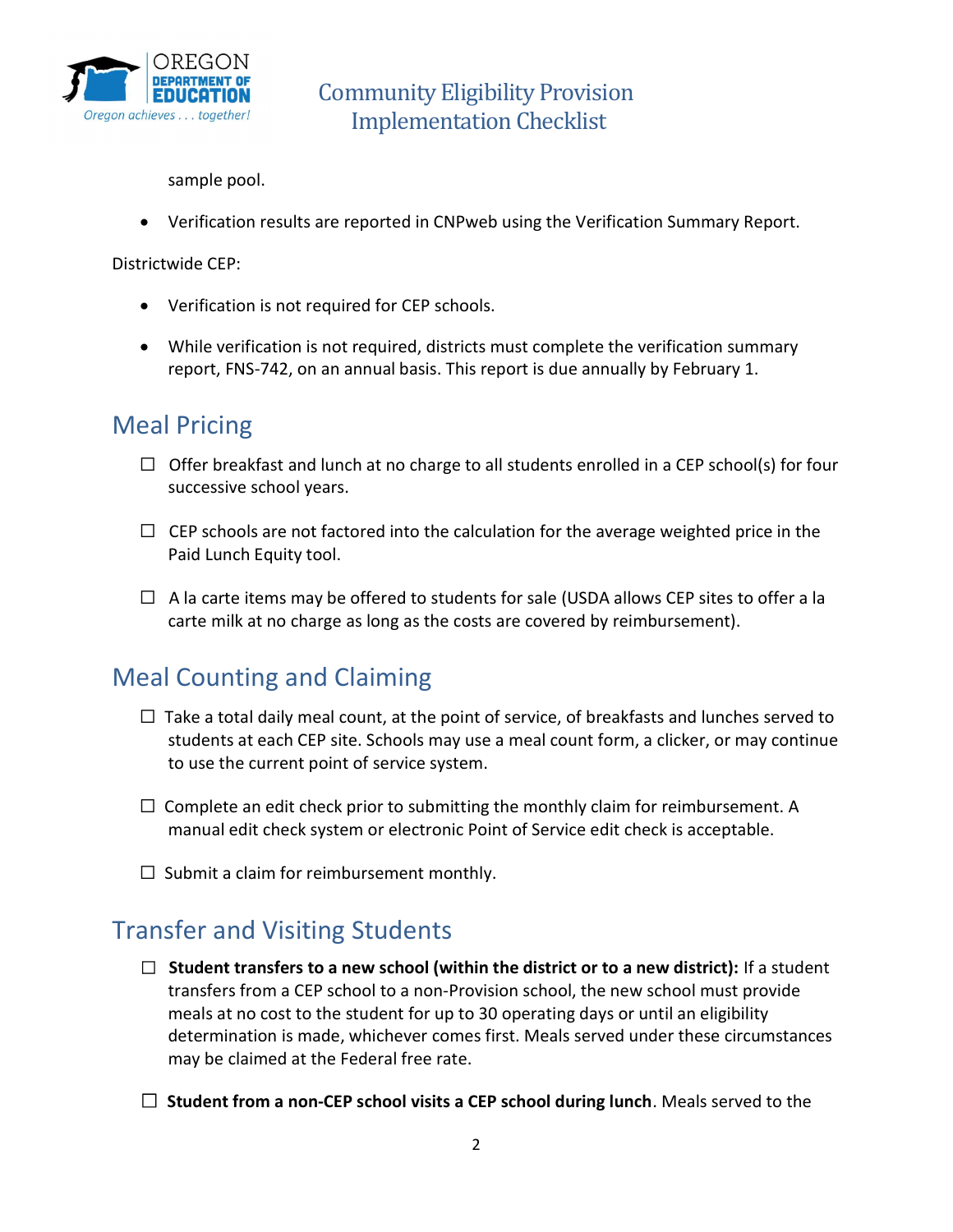

 visiting students are included as part of the total count of meals served in the CEP school and are reimbursed based on the CEP claiming percentage.

- $\Box$  Non-CEP schools host visiting students from CEP schools in the same district: Strongly encouraged to provide the students a meal at no cost. Such meals should be claimed according to the claiming percentages of the CEP school.
- $\Box$  Students from a CEP school visit a non-CEP school outside of their district: Meals may be provided at no charge. The CEP school should pay the non-CEP school for the value of any student meals claimed at the paid rate. In either case, the non-CEP school must claim the reimbursable meals for visiting students in its Claim for Reimbursement according to the appropriate claiming percentages.

Additional information related to transfer and visiting students is available in the USDA CEP Planning and Implementation Guidance.

### Summer Meals

 $\Box$  CEP schools operating summer school for their own students during the summer months can continue operating under the National School Lunch Program/School Breakfast Program (NSLP/SBP). The CEP claiming percentages will continue to be applied to the claims for reimbursement.

## Changes in Location or Student Population

Please contact our office via email at **ode.schoolnutrition@oregon.gov** if your school changes locations or there are changes to your student population. These changes may warrant a recalculation of the identified student percentage (ISP) in the middle of the 4 year cycle.

#### Other Considerations

- $\Box$  Maintain records that support the Identified Student Percentage for the entire period of CEP.
- $\Box$  Maintain all other program records for three years plus the current year.
- $\Box$  Follow all other rules and regulations for operating Child Nutrition Programs.
- $\Box$  Follow all other requirements for applying and administering CEP as stated in Section 104(a) of the Healthy, Hunger Free Kids Act of 2010 amended section 11(a)(1) of the